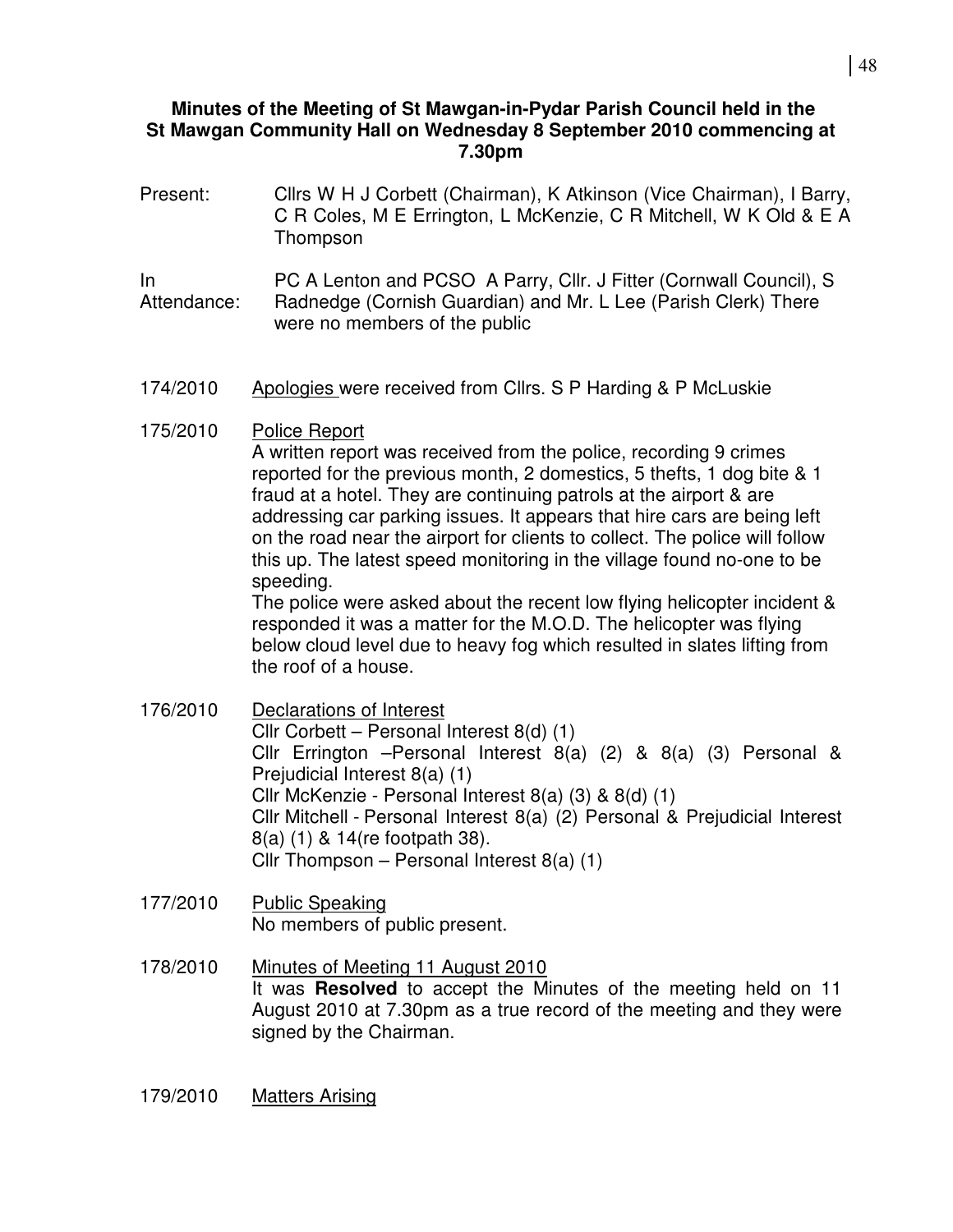(1)Cllr Thompson advised that A Titterington (MD of Cornwall Airport Ltd) had accepted the invitation to the November meeting.

(2)Cllr Errington advised he had not received a response from CC regarding the cost of speed signs for Tredragon Road. Cllr Fitter agreed to follow this up.

(3) Cllr Atkinson asked if it was intended to invite Adam Gilbert from the Environment Agency to a meeting as a follow up to Paul McNie's talk. It was confirmed that this was intended and the Clerk will arrange.

180/2010 Vacancies in Council Apologies had been received from Mr. M Raby who was unable to attend the meeting. The Clerk will invite him to the next meeting.

# 181/2010 Planning

(a) New Applications

Cllrs Errington & Mitchell left the meeting

1) PA10/04661 Mr & Mrs K Lay, Son-Kla Gwel An Mor, Trenance, Newquay.

Erection of extensions to form utility room, en-suite shower room/store & first floor sitting room/study.

#### **Resolved - No objections**

Cllrs Errington & Mitchell returned to the meeting

(2)PA10/04912 Mr & Mrs Uff, Greenacres, Trenance,

Proposed conversion of garage to granny flat, bathroom & motor garage on a separate plan

**Resolved** – To support proposal in principle but to object on account of the poor design i.e. The flat roof.

(3) PA10/05028 Mr & Mrs Hill, Wurdwan House Road from Penpont to Carloggas, St Mawgan - Proposed roof alterations, balcony & decking area to dwelling

### **Resolved – No objections**

(b) Applications deferred at August meeting

 (1) Mr & Mrs Quartly, 10/01007 Ball Cottage, Ball Lane, St Mawgan Proposed Garden Store

### **Resolved – No objections**

(b) Advice from Cornwall Council

(1) C2/10/00728 Westward, Trevarrian, Conditional Permission granted to reposition front door & construct new porch. Install Velux roof lights to front elevation.

(2) C2/10/00759 Penreath, Tredragon Rd, Conditional Permission granted to extend property to provide porch& utility room. Replace existing single garage with larger garage.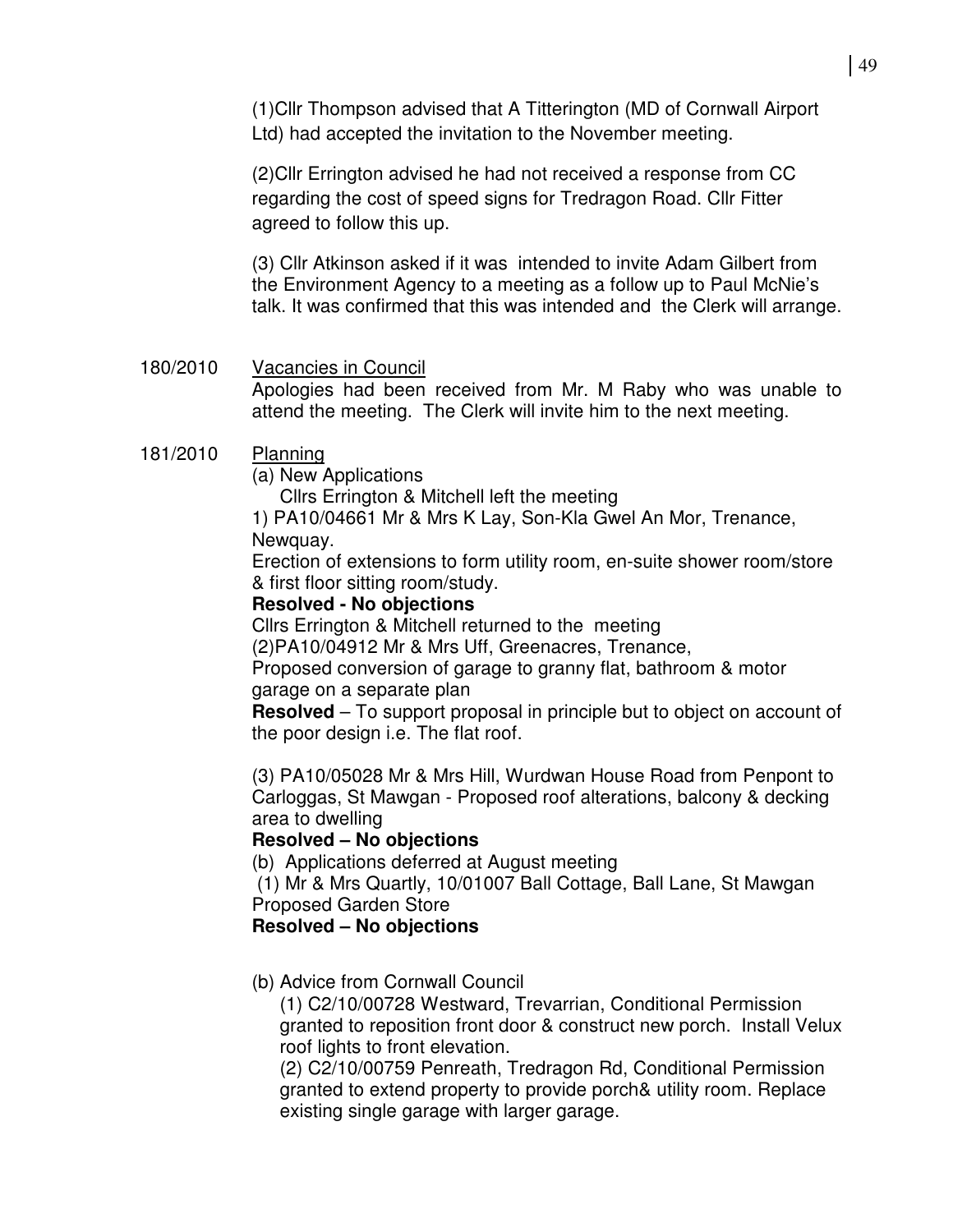(3) 10/00846 Trevarrian Lodge, Permission granted re change of use from guest house to private residence,

(4) C2/10/00881 The Old Rectory, St Mawgan, Conditional Permission granted re slate roof repairs/ renewal of fixings/ replacement.

(5) C2/10/00613 The Creamery, Trevarrian, Conditional Permission granted re alterations & extensions to existing creamery, associated infrastructure & landscaping.

(d) Other issues

(1) Merlin Golf Course - Proposed Golf Hole – ref 09/01144 **Resolved** – Due to safety issues this application be referred to **Committee** 

(2) Local Council Planning Training Programme – 2010/2011 – Additional Dates – Circulated prior to meeting

Cllr Barry & Cllr Thompson will attend ' Material Planning Considerations' seminar on the 7th October 2010 St Austell Cllr Thompson will also attend the following seminars:

'Highways, Car Parking & Transport Issues in Planning' 24th November 2010 St. Austell

'Planning Enforcement' 9th February 2011 St. Austell 'Planning for Minerals & Waste in Cornwall' 7th December 2010 St.Austell

'Planning for Renewable Energy' 13th October 2010 Truro

The Clerk will attend to booking their places.

(3) A Fun Bowl is to be held at Trevarrian Holiday Park on 10 September which will be open to all. At the application stage, assurances were given to the PC that the facility was only for clients of the holiday park & their guests & not for members of the general public. The PC are concerned that although the application was approved without condition, the opening to the public is outside the spirit of the assurance of the applicant.

**Resolved** to write to CC registering our dissatisfaction.

182/2010 The Newquay & St Columb Community Network Forum Cllr Thompson will attend the next meeting on 21 September 2010

183/2010 Mawgan Porth Beach (1)The Clerk has spoken to Serco & confirmed that they are responsible for emptying the dog bin at the North Steps 3 times a week during summer & twice a week in the winter. Following the bad press on Radio Cornwall, the Clerk will write to Rosie Dunkley to confirm the position. Clerk also to contact SERCO to ascertain whether they are to replace the bin with a general use bin.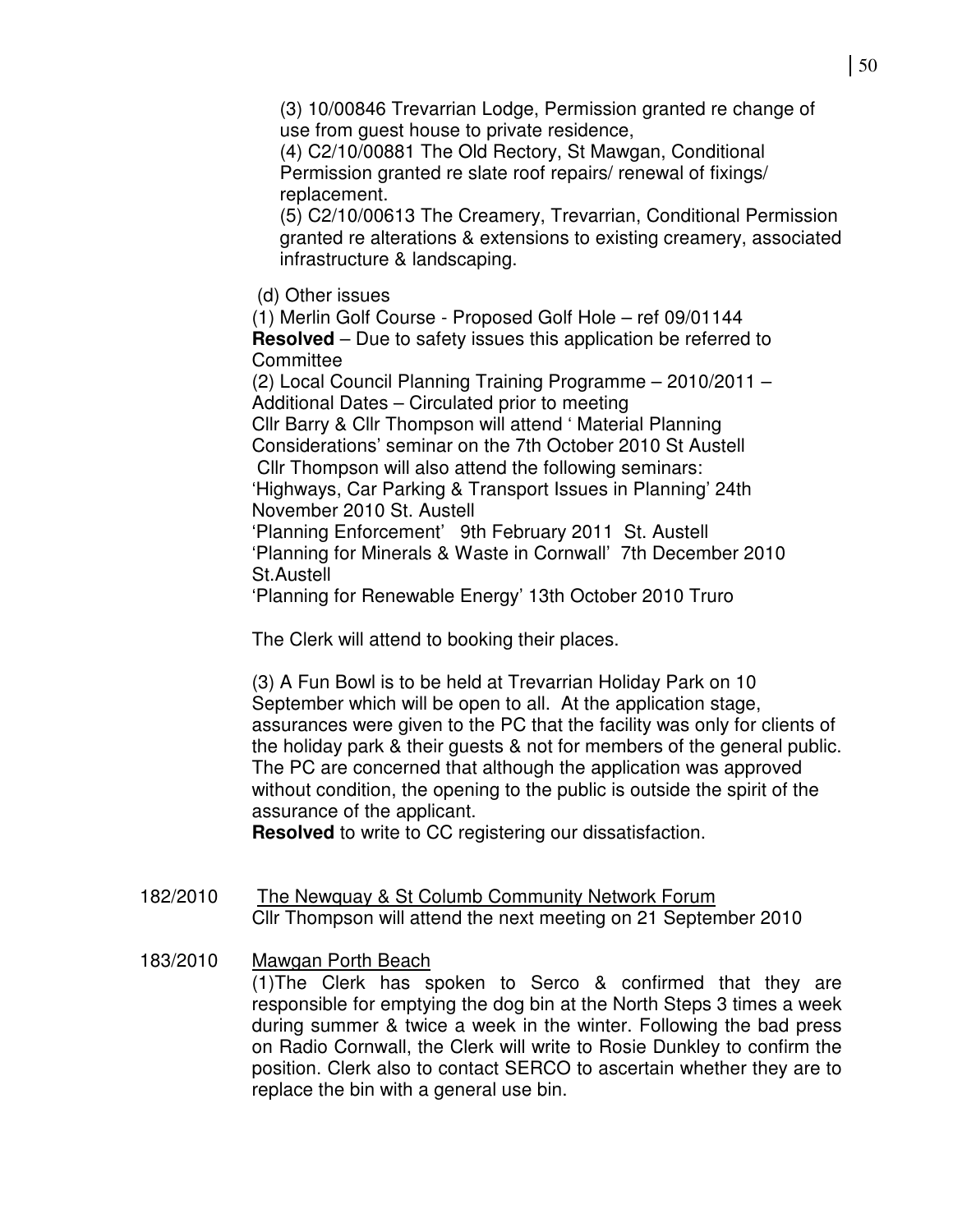(2) Cllr Old confirmed he now had the materials to repair the disabled access & would attend to this in the next month.

(3) Cllr Old has also agreed to put up the new 'No alcohol' signs which the Chairman will deliver to him.

- 184/2010 Playing Field Nothing to report.
- 185/2010 Burial Ground/Closed Cemetery
	- (1) It is in the maintenance contract that the PC will weed, feed & prune the roses in the closed cemetery. Whilst it is not specified in the contract, it was **RESOLVED** to pressure wash the moss from the paths. The Clerk will arrange for T Michell to attend to these items.
	- (2) The Clerk will contact the PCC to confirm the Council will attend to the above items & advise that the Council is investigating the issues with the Leylandi and will respond as soon as possible,.

# 186/2010 Footpaths

(1) Cllr Mitchell outlined the problems with closing or fully re-instating FP38. The PC is currently maintaining this footpath at an estimated cost of £100 p.a.

Cllr. Mitchell left the meeting. Cllr Fitter advised that CC were investigating the legal position regarding this footpath.

**Resolved** to continue to maintain the footpath & to take no other action.

Cllr. Mitchell returned to the meeting

- (2) The Clerk will chase CC regarding outstanding work on the top end of FP39
- (3) The Chairman will investigate the problems with the footpath/ bridge between Retorrick & Mawgan Porth Holiday Park (FP31) & this will be on the agenda for next month's meeting.
- 187/2010 Council Website Project The Clerk has spoken with Cllr Mitchell & will take this forward. It was agreed the separate Parish Plan website was obsolete. Clerk to advise the Council will not be renewing domain hosting www.smip10.org.uk
- 188/2010 Clerk's Report The Clerk's report had been circulated prior to the meeting. The Chairman advised he would arrange for estimates for the various outstanding repairs.
- 189/2010 Other reports None.
- 190/2010 Accounts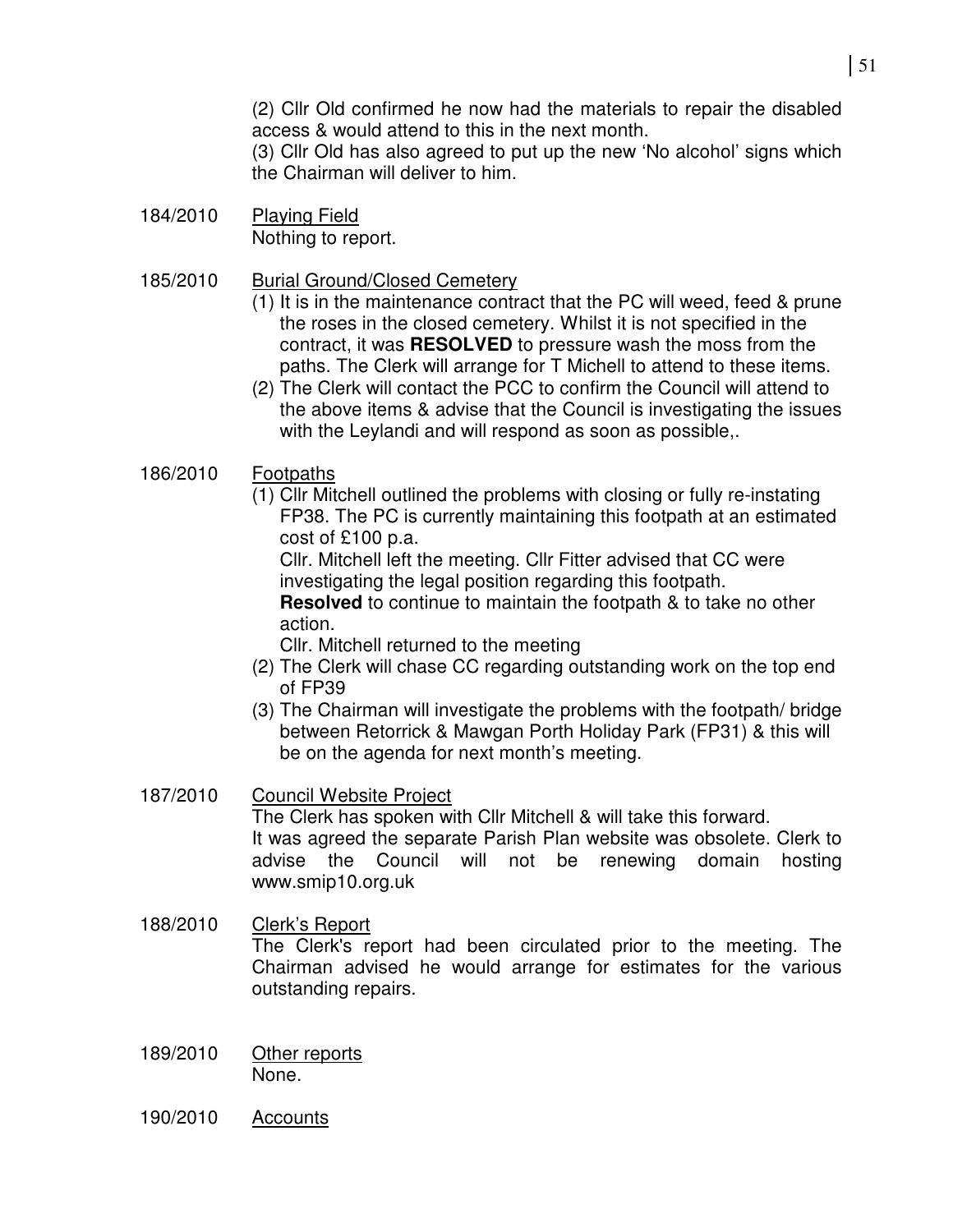- (a) The bank mandate is almost complete. The Clerk stressed the importance of completing this as bank statements are still going to Paul Roberts & the current Clerk is unable to access information.
- (b) It was **Resolved** to pay the following accounts:

| T Michell                 | Maintenance - August 2010                  | £ 938.56    |
|---------------------------|--------------------------------------------|-------------|
| L Lee                     | <b>Clerks August Salary &amp; expenses</b> | £ 471.49    |
| M Farmer                  | Beach Cleaning - August                    | £ 671.00    |
| Mawgan Porth Village Hall | Hire June & August                         | 36.00<br>£  |
| Multesign                 | 4 No alcohol signs for beach               | 157.97<br>£ |
| <b>SLCC</b>               | <b>Cemetery Management Course - Clerk</b>  | £ 111.62    |
| Total                     |                                            | £2386.64    |

- 191/2010 Transport Issues Cllrs Coles & Thompson agreed to identify the gaps in the bus service & draft a letter to Western Greyhound requesting extra services for approval by Council.
- 192/2010 Winter Service Policy- Grit Bins Cllr Fitter advised that in normal circumstances gritting lorries will drive through the village. **Resolved** – No bins to be moved, no training required.
- 193/2010 Standing Order Review Clerk to email Model Standing Orders & existing standing orders to all councillors for reviewing prior to next meeting
- 194/2010 Portfolio Holders Review Draft proposals issued to Councillors, agreed to discuss at next meeting.
- 195/2010 Telephone Kiosk at Carloggas The contract has now been signed & BT are decommissioning the kiosk.
- 196/2010 Bus Shelter Cleaning Contract Mr D Vickery has been awarded the new 3 year contract with effect from 01 September 2010. Safety & Insurance issues have been discussed with Mr Vickery and he has agreed not to use a strimmer or step ladder.
- 197/2010 New Bench opposite Hawkey's shop The Clerk had been advised that the Council had not received any money from The Best Kept Village Scheme, but this was disputed. The Clerk agreed to make further investigations. The Chairman has taken away the broken bench & will obtain estimates for new slats & compare the